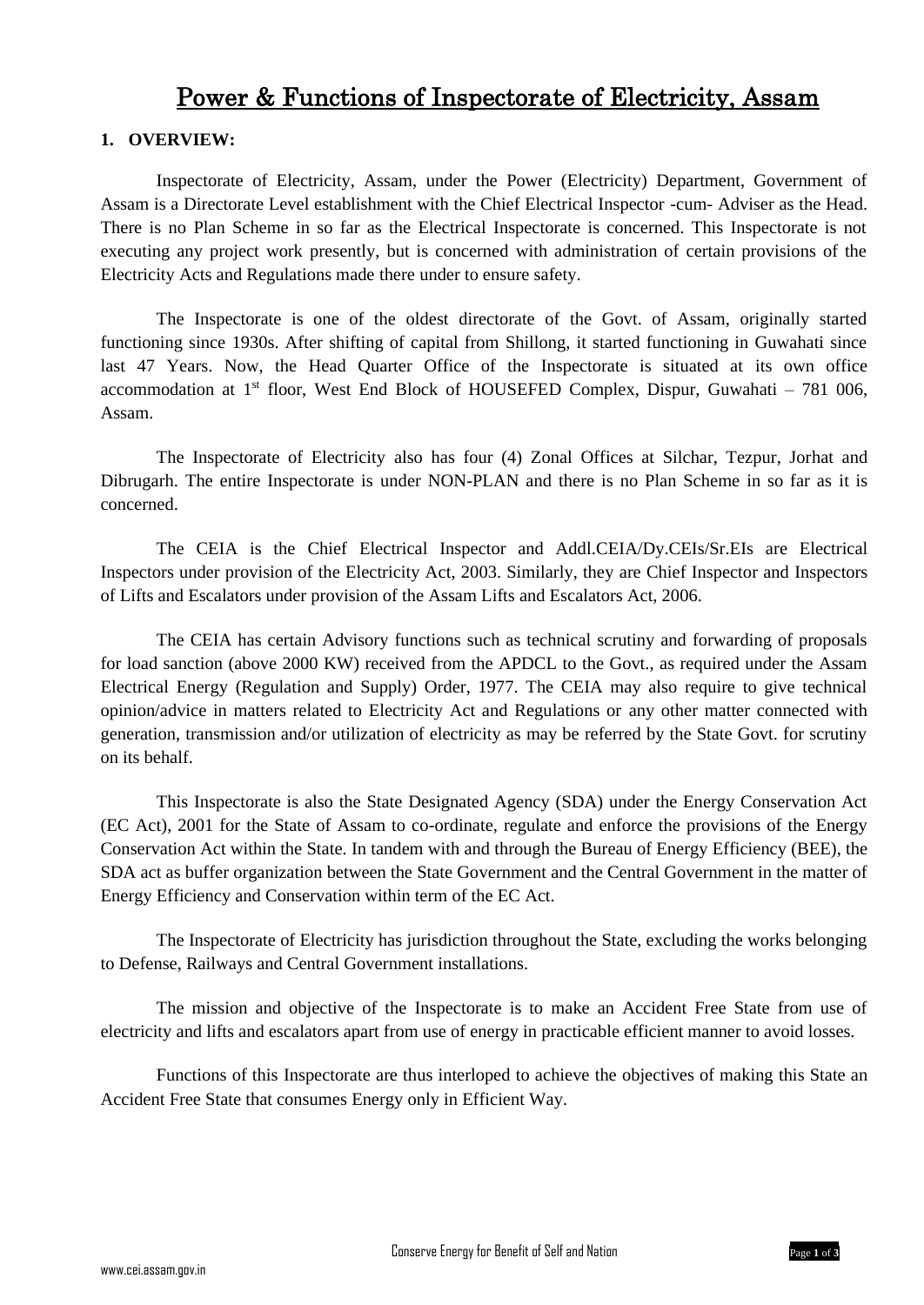- 2. **FUNCTIONS:** The functions of the Inspectorate are as below:
	- **2.1 Administration of Electricity Act, 2003 and Central Electricity Authority (Measures Relating To Safety and Electric Supply) Regulations, 2010:** (Formerly Indian Electricity Rules, 1956, since repealed):

The Electricity Act, 2003 and Rules/Regulations made thereunder provide for safety and related Rules/Regulations to be followed by organizations/personnel involved in Generation, Supply/Transmission, Distribution and Utilization of Electrical Energy, with an objective to provide safety to Human/Animal Life and equipments/properties. In order to enforce the Act and Rules/Regulations the Inspectorate discharges the following duties:

- a) Inspection of installations of voltage exceeding 650 Volts and Multistoried Complexes for the purpose of ensuring safety and accord approval for their commissioning, as required under Electricity Rules/Regulations.
- b) Periodical inspection of electrical installations of EHV/HV installations and Lifts and Escalators etc.
- c) Scrutiny of and according approval of drawings of electrical installations, indicating the method of construction and layout of electrical equipments/switchgears/earthing, EHV/HV installations and Multistoried Complexes as per the Regulations and Codes.
- d) To investigate Electrical Accidents and submit Enquiry Report to the Government suggesting/insisting upon remedial measures on the concerned authorities to eliminate the occurrence of such electrical accident from similar antecedents.

## **2.2 Administration of certain provisions of the Assam Cinema (Regulation) Rules, 1960 made under The Assam Cinema (Regulation) Act, 1960:**

Under provisions of this regulation, permanent Cinema Halls are to be inspected and tested from this Inspectorate every year for the purpose of issuing Electrical Safety Certificates. Similar, Safety Certificates are to be issued for Temporary Cinema halls. The Cinema Operator's License are issued and renewed by the Inspectorate.

#### **2.3 Administration of the provisions of the Assam Electrical Licensing Board Regulation, 1992:**

The Electrical Licensing Board is constituted by the State Govt. under the above regulation with the CEIA as the ex-officio Chairman and one Senior Electrical Inspector as the Member Secretary. The main functions of the Board are:

- (a) Receiving, scrutinizing and processing the applications for the issue and yearly renewal of Electrical Contractor's License to Electrical Contractor.
- (b) Receiving and processing of applications pertaining to grant of Certificate and Permits to Supervisors and Workmen respectively and renewal of those.
- (c) Conducting Examination for issue of Supervisor's Certificate of Competency for the Electrical Supervisors and Wiremen, every year.